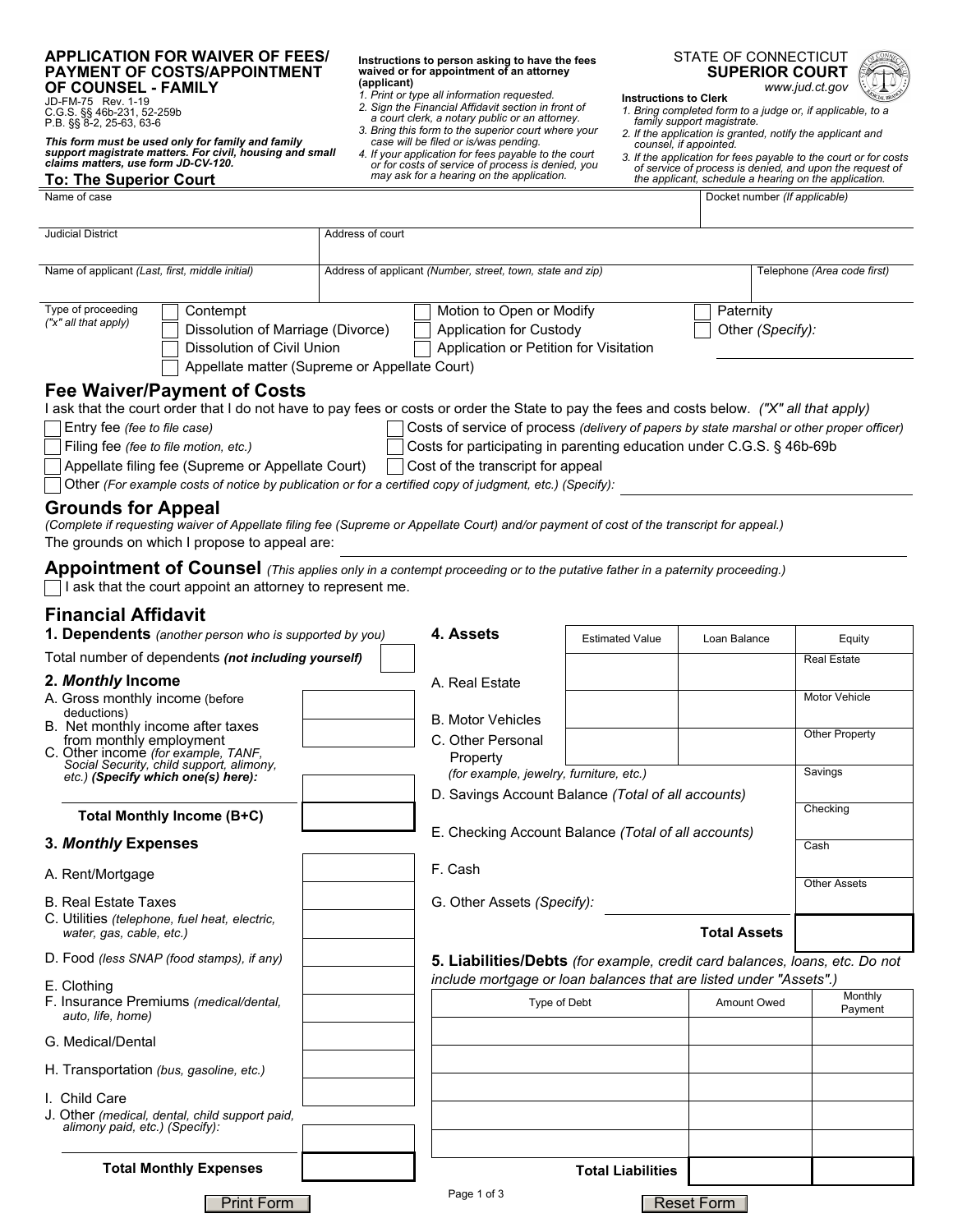**6. If you claim zero Total Monthly Income in number 2 above or zero Total Monthly Expenses in number 3 above, explain how you are supported:**

I certify that the information in this application is true and accurate to the best of my knowledge and that I can, if asked, document all income, expenses, and liabilities listed above.

*Any false statement made by you under oath that you do not believe to be true and that is intended to mislead a public servant in the performance of his or her official function may be punishable by a fine and/or imprisonment.* **Notice ▶** 

| Signed (Applicant)                                              |                                                                                                    |                  | Print name of person signing at left                                                                                                                                                                                                                                                                                                                                                                                                                                                                                                                            | Date signed |                                                   |  |
|-----------------------------------------------------------------|----------------------------------------------------------------------------------------------------|------------------|-----------------------------------------------------------------------------------------------------------------------------------------------------------------------------------------------------------------------------------------------------------------------------------------------------------------------------------------------------------------------------------------------------------------------------------------------------------------------------------------------------------------------------------------------------------------|-------------|---------------------------------------------------|--|
| On (Date)<br>Subscribed and sworn<br>to before me:              |                                                                                                    |                  | Signed (Notary Public, Commissioner of the Superior Court, Assistant Clerk)                                                                                                                                                                                                                                                                                                                                                                                                                                                                                     |             |                                                   |  |
| Order                                                           |                                                                                                    |                  |                                                                                                                                                                                                                                                                                                                                                                                                                                                                                                                                                                 |             |                                                   |  |
| The Court, having found the applicant ("X" all that apply):     |                                                                                                    |                  | Not indigent<br>Indigent and unable to pay                                                                                                                                                                                                                                                                                                                                                                                                                                                                                                                      |             |                                                   |  |
|                                                                 |                                                                                                    |                  | Indigent or unable to pay for parenting education program under C.G.S. § 46b-69b, hereby orders the application:                                                                                                                                                                                                                                                                                                                                                                                                                                                |             |                                                   |  |
| Granted as follows:                                             |                                                                                                    |                  |                                                                                                                                                                                                                                                                                                                                                                                                                                                                                                                                                                 |             |                                                   |  |
|                                                                 | 1. The following costs are ordered paid by the State<br>Costs of service of process not to exceed: |                  |                                                                                                                                                                                                                                                                                                                                                                                                                                                                                                                                                                 |             |                                                   |  |
|                                                                 | Cost of the transcript for appeal in accordance with Practice Book section 63-6.                   |                  |                                                                                                                                                                                                                                                                                                                                                                                                                                                                                                                                                                 |             |                                                   |  |
| Other (Specify):                                                |                                                                                                    |                  |                                                                                                                                                                                                                                                                                                                                                                                                                                                                                                                                                                 |             |                                                   |  |
| 2. The following fees are waived                                | Entry fee                                                                                          | Other (Specify): | Filing fee                                                                                                                                                                                                                                                                                                                                                                                                                                                                                                                                                      |             | Appellate filing fee (Supreme or Appellate Court) |  |
| 3.                                                              | § 46b-69b, because the applicant is found indigent or unable to pay.                               |                  | $\Box$ All costs for participation in a parenting education program shall be covered by the service provider pursuant to C.G.S.                                                                                                                                                                                                                                                                                                                                                                                                                                 |             |                                                   |  |
| 4. Counsel is                                                   | Appointed (Name):                                                                                  |                  |                                                                                                                                                                                                                                                                                                                                                                                                                                                                                                                                                                 |             |                                                   |  |
| Denied. If denied only in part, specify:                        |                                                                                                    |                  |                                                                                                                                                                                                                                                                                                                                                                                                                                                                                                                                                                 |             |                                                   |  |
| resources.                                                      |                                                                                                    |                  | The application for waiver of the payment of a fee or fees or the cost of service of process is DENIED because the applicant has<br>repeatedly filed actions with respect to the same or similar matters, such filings establish an extended pattern of frivolous filings that<br>have been without merit, the application sought is in connection with an action before the court that is consistent with the applicant's<br>previous pattern of frivolous filings, and the granting of such application would constitute a flagrant misuse of Judicial Branch |             |                                                   |  |
|                                                                 | Counsel is not appointed because the applicant does not face potential incarceration.              |                  |                                                                                                                                                                                                                                                                                                                                                                                                                                                                                                                                                                 |             |                                                   |  |
| By the Court (Print or type name of Judge/Fam. Sup. Magistrate) |                                                                                                    | On (Date)        | Signed (Judge, FSM, Assistant Clerk)                                                                                                                                                                                                                                                                                                                                                                                                                                                                                                                            |             | Date signed                                       |  |

## **Request For Hearing On Denied Application**

*The following section applies only to a denial of the application for waiver of fees payable to the court or for the costs of service of process. It does not apply to applications for fee waiver for parenting education or to appointment of counsel.*

 $\Box$  I request a court hearing on the application.

| Signed (Applicant) |                   |             | Date signed                                                                                |
|--------------------|-------------------|-------------|--------------------------------------------------------------------------------------------|
|                    |                   |             | Hearing to be held at the Court location shown on page 1 on the date and time shown below: |
| Hearing on (Date)  | At (Time)         | Room number | Signed (Assistant Clerk)                                                                   |
|                    |                   |             |                                                                                            |
| JD-FM-75 Rev. 1-19 | <b>Print Form</b> | Page 2 of 3 | Reset Form                                                                                 |